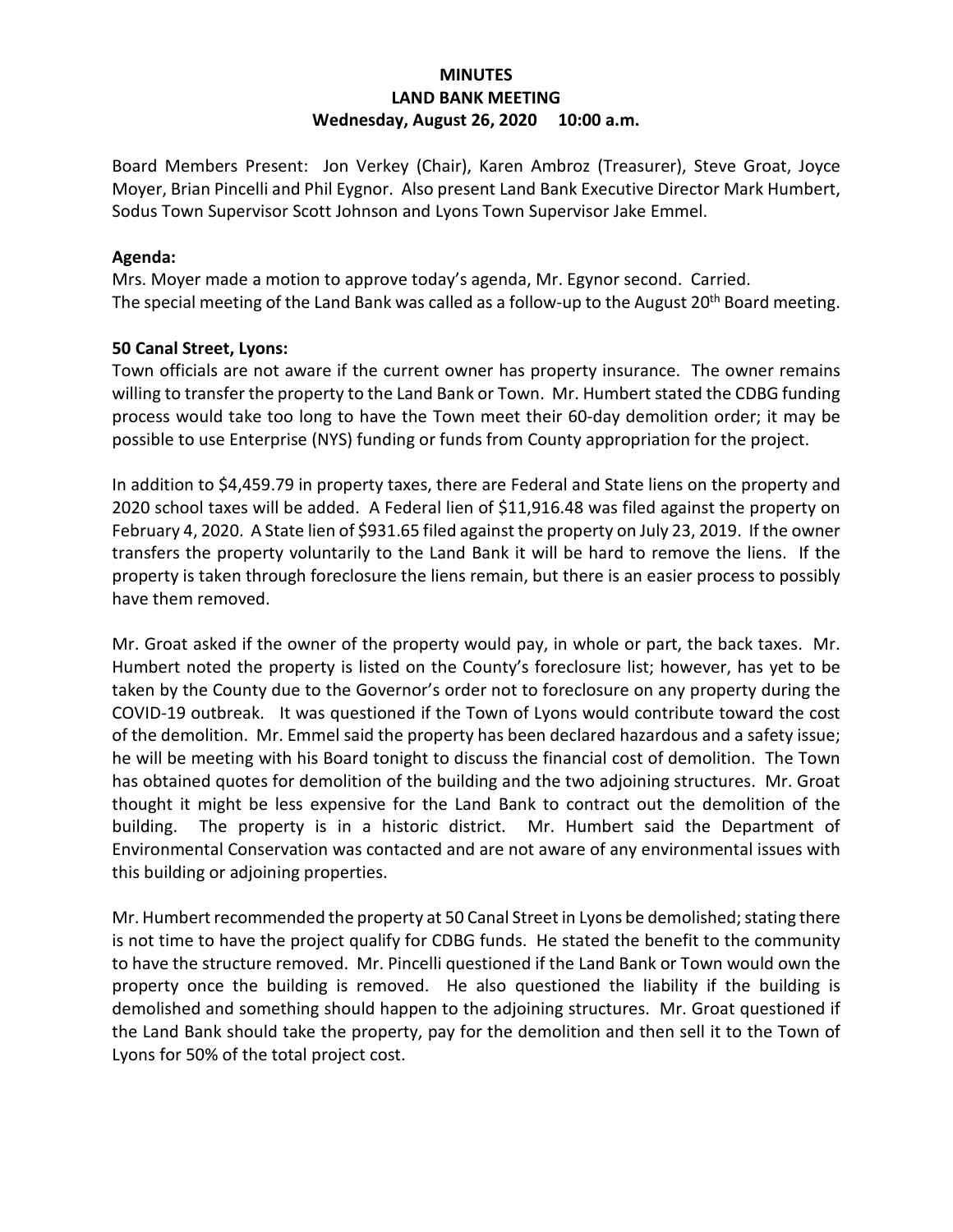Mrs. Ambroz made a motion, second by Mr. Groat, that the Land Bank reimburse the Town of Lyons 50% of the proposed \$74,500 cost of demolition for 50 Canal Street and the Land Bank have the option to take ownership of the property after demolition with no encumbrances or liens from the Town of Lyons. Carried.

Mr. Emmel said he would bring this request before his Board and get back to Mr. Humbert.

There was lengthy discussion as to whether the Land Bank should obtain title to the property, including discussion of how property taxes and liens on the property would be paid.

# **46 Canal Street, Lyons (middle building):**

Mr. Humbert reported the owner remains willing to transfer the property to the Land Bank or Town. The owner is leaving the country for an indefinite period on September 1<sup>st</sup>; it may be difficult to contact her after that point. The property is subject to County tax foreclosure when that process is allowed to proceed. At that time, tax liens will be removed. The current tax bill of \$3,516 does not including 2020 school taxes. This property is also located in a historic district.

Mr. Humbert said it might be possible to use CDBG funding for this property, as there is not a 60 day demolition notice. It is possible the property could be damaged, destroyed or become more destabilized during the demolition of 50 Canal Street.

At this time, the Land Bank will be taking no action on this property.

# **42 Canal Street, Lyons:**

The owner remains willing to transfer the property to the Land Bank or Town. There is a current outstanding tax bill of \$766 on the property not including 2020 school taxes. It may be possible to use CDBG funding for the demolition of this property also.

At this time, the Land Bank will be taking no action on this property.

# **Child Advocacy Center – 22 Lawrence St. Lyons:**

Mr. Humbert stated both Land Bank Counsel and the County Attorney, after review, recommend transferring the Lawrence Street property to Robert Ohmann to have him develop the property for use as a Child Advocacy Center and sell it back to the Land Bank once developed. The Land Bank will then work out an intent to lease agreement for the property with the Wayne County Department of Social Services.

Mr. Humbert said he also reviewed this issue with the County Administrator, who informed him the County would have no objection to a long-term lease for the building. Mr. Pincelli said he would like to see the initial lease be for a period of time that would at least cover building renovation costs.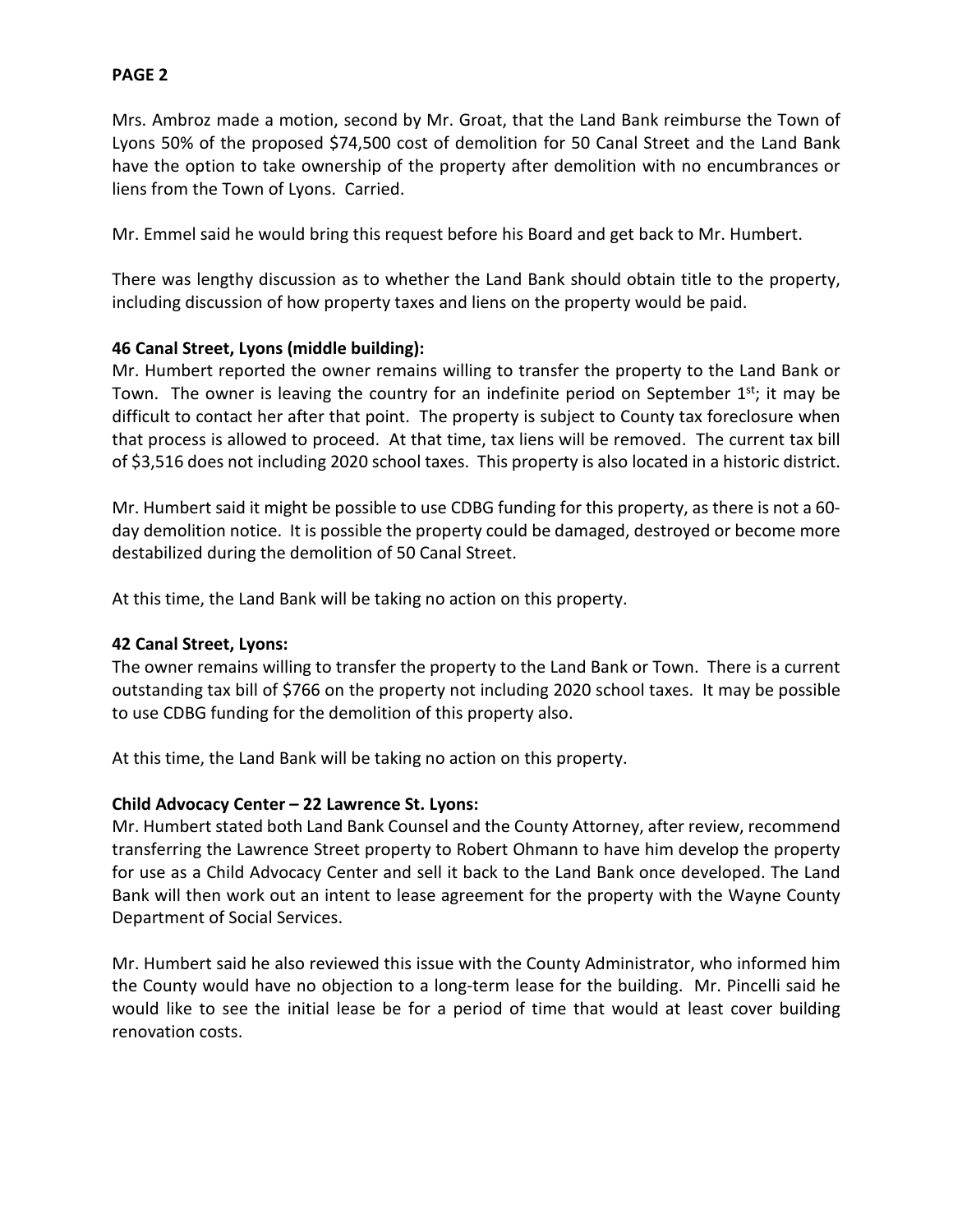Mr. Pincelli questioned the proposed cost for all renovations; Mr. Humbert said they should not exceed \$180,000, and whatever that amount is would be the purchase price of the building. The Land Bank has sufficient funds to make this purchase.

Mrs. Ambroz made a motion, second by Mr. Pincelli, that the Land Bank Executive Director be authorized to transfer the property located at 22 Lawrence St., Lyons to Robert Ohmann for the sum of \$1(one dollar). In return, Mr. Ohmann will renovate the structure for use as a Child Advocacy Center with the stipulation that the Land Bank will purchase the property upon completion of the project, for a price to cover the cost of renovations, not to exceed \$200,000 subject to Land Bank legal counsel and County Attorney approval. Carried.

This renovation project is scheduled to be complete by the end of this year.

Mr. Verkey made a motion, Mr. Pincelli second that the Land Bank Executive Director work with Land Bank legal counsel to develop the legal documents necessary between Robert Ohmann and the Land Bank for the construction of a Wayne County Child Advocacy Center located at 22 Lawrence Street, Lyons, NY with the monthly rent payment to the Land Bank through the Department of Social Services to be approximately \$2,000 and to develop the legal documents for the long-term lease agreement between the Land Bank and Wayne County. Members questioned who would be responsible for utility costs in the building. It was agreed utilities could all be placed in the name of Wayne County Social Services. Details of the lease will be worked out between Mr. Humbert and County officials, subject to Land Bank Board of Directors and Land Bank legal counsel approval. Carried.

# **Sodus Hotel:**

The Owner remains anxious to transfer the property. There is an outstanding tax bill of \$1,529, not including 2020 school taxes. Land Bank legal counsel is working with the owner's attorney and bankruptcy process to facilitate a transfer of the property; a response is anticipated in the near future. Bankruptcy Court believes the building has a \$10,000 value and should be purchased for that amount. Board members thought this value was high considering its deteriorating condition. CDBG or Enterprise Funds can be used for this project. Mr. Humbert noted there is a deadline for use of Enterprise Funds. Mr. Humbert questioned if the Land Bank would be willing to pay owed property taxes on this property, as the property owner is not. The estimated cost of demolition to this property is \$85,000. Mr. Johnson said he did not want the payment of taxes on this property to stop a possible demolition project, adding the Town and Village of Sodus consider this property an imminent threat to the public. Mr. Pincelli questioned if Sodus has an economic development plan for this site. Mr. Johnson said this large lot is in a prime business location and anticipates a new structure will be constructed there. Mr. Pincelli questioned if the Land Bank could take ownership of the Sodus Hotel with the stipulation the Town pay all owed taxes.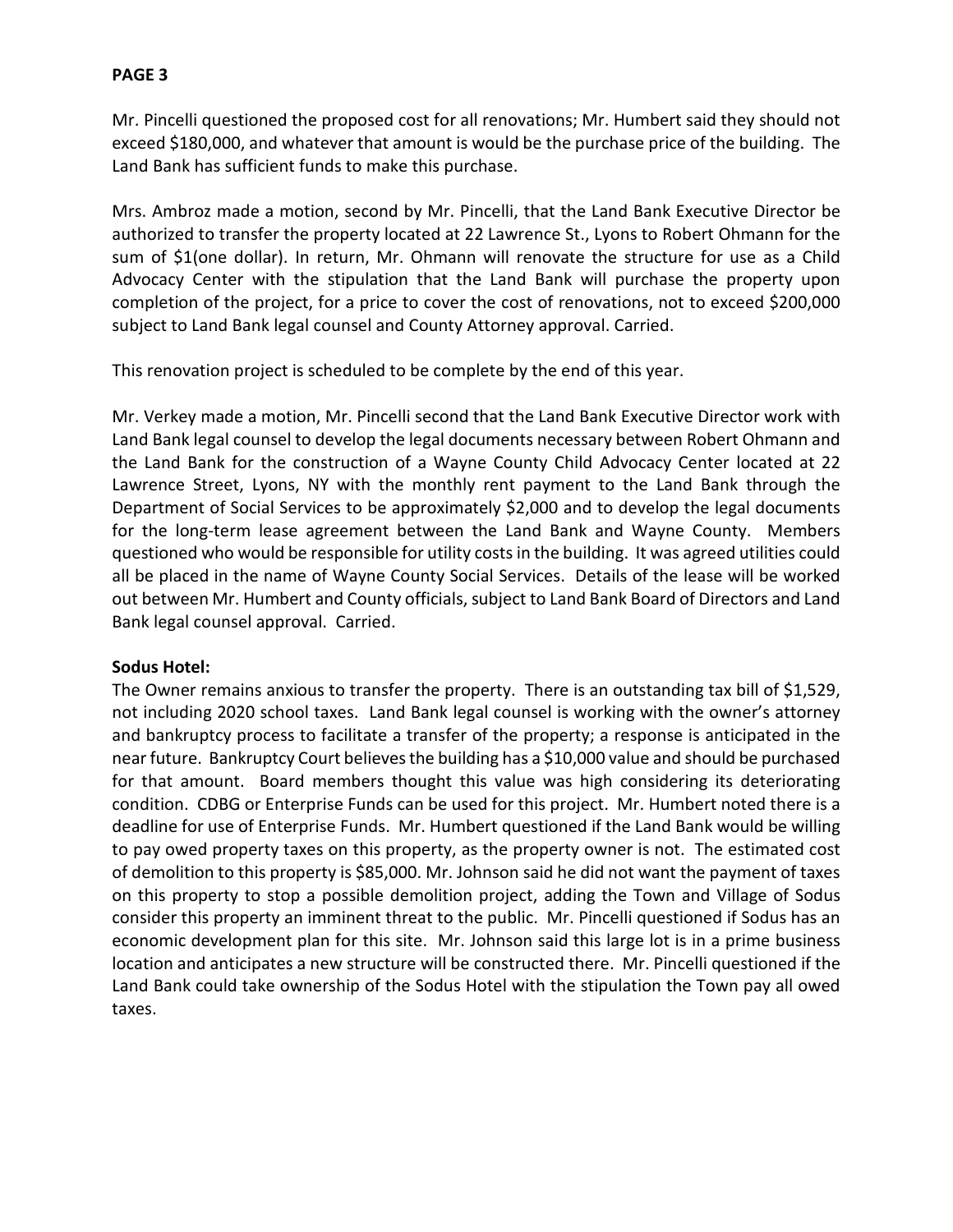Mrs. Ambroz made a motion, Mrs. Moyer second, to authorize the Land Bank Executive Director to obtain title to the Sodus Hotel, Sodus NY from the prior owner after a transfer is negotiated at a cost not to exceed \$1 (one dollar), subject to the Town of Sodus paying all owed property tax bills on the property and review by legal counsel. Carried.

Mrs. Ambroz made a motion, Mr. Groat second, to authorize the Land Bank Executive Director to have LiRo Engineers perform Phase I environmental assessment on the Sodus Hotel, Sodus NY, and engage LiRo Engineers to perform any tasks required to develop plans and perform appropriate building prices included in the Phase I Environmental Assessment. Carried.

### **Walker Road:**

Mr. Humbert voiced concern for the reputation of the Land Bank following a request by the adjacent property owner for reimbursement for the cost of a replaced fence. One section of the fence was removed during demolition of the Land Bank property. The individual that owns the property adjacent to the Land Bank property would like the \$513.84 cost he incurred to replace said section of fence reimbursed.

Mr. Pincelli made a motion, Mr. Verkey second, the Land Bank Treasurer issue a check to Michael Geldorf for \$513.84, the cost of fence replacement to his Walker Road property. Carried.

### **Other Business:**

Mrs. Ambroz informed members she has been working with a local sign creator for Land Bank signs; proofs of two different layouts were received. The actual product was not professional looking considering the cost. Signs can be ordered from other vendors; however, a credit card is needed to make the purchase.

Mr. Pincelli made a motion, Mr. Verkey second, that the Land Bank Treasurer obtain a credit card from the Lyons National Bank with a limit to be determined for use by only the Executive Director and Land Bank Treasurer. Carried.

Supervisor Johnson thanked Land Bank members for today's discussion and action. Mr. Groat stated the Land Bank was put in place to take the burden off delinquent properties in communities.

Mr. Pincelli said the Planning Department should have an inventory of Brownfield properties throughout the County complete by the end of the year. Mr. Humbert said all Roll Section 8 properties are being reviewed. There are many projects on the horizon for the Land Bank. He will continue to seek funding for the acquisition and demolition of the properties at 42 and 46 Canal Street in Lyons using CDBG funds. Mrs. Ambroz stated the need for the Land Bank to do a press release when a project is complete and to let the public know that these rehabilitated properties will be available for sale.